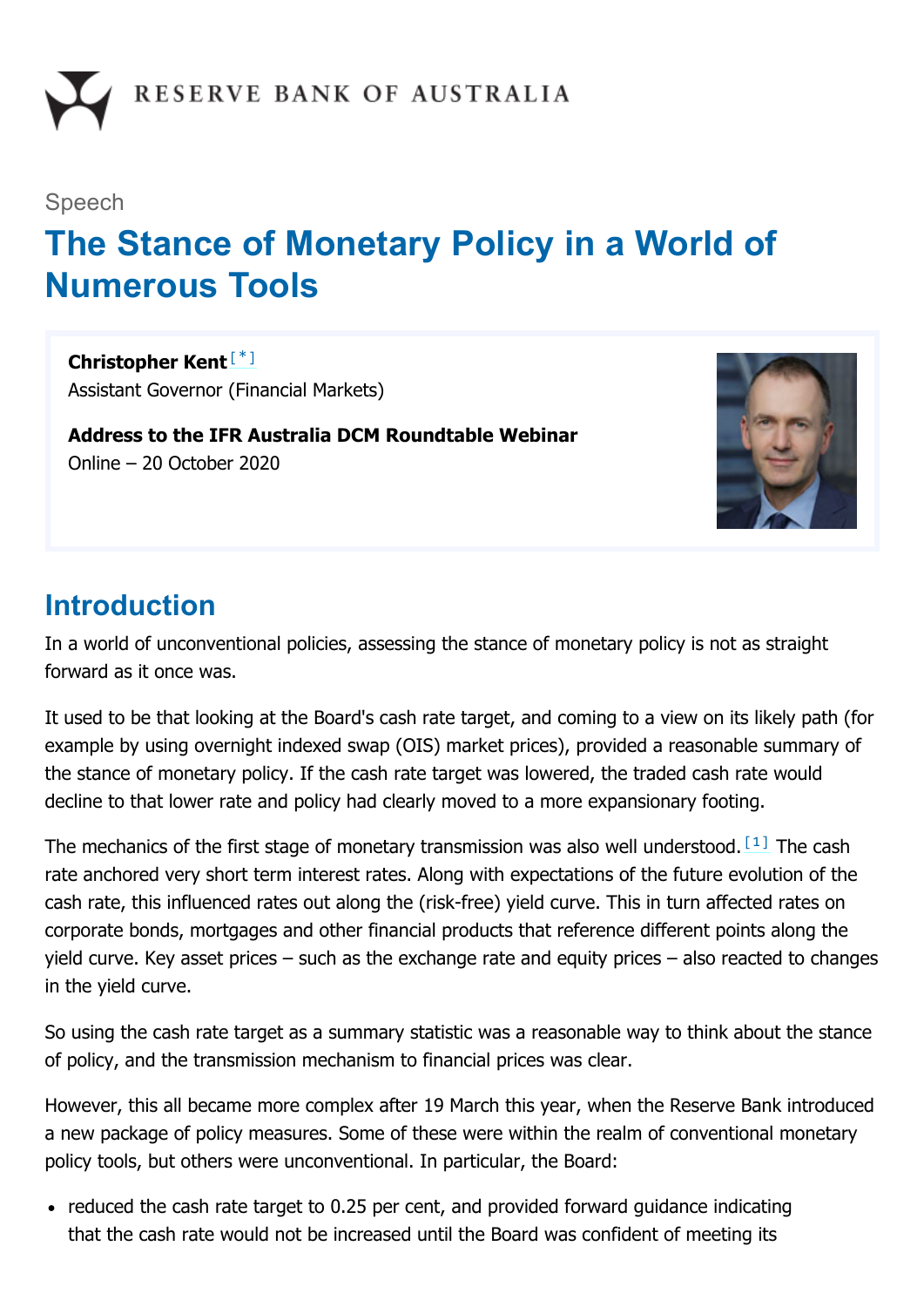employment and inflation objectives

- set a target for the three-year Australian Government bond yield of around 0.25 per cent, to be achieved by purchasing government bonds in the secondary market. Purchases would also be conducted as required to address dislocation affecting government bond markets
- introduced the Term Funding Facility (TFF), providing three-year secured funding to banks at 0.25 per cent
- and announced that the Bank would continue to provide liquidity to Australian financial markets by conducting repo operations at terms of up to six months in its daily market operations.

It's clear that this package of policy measures represented a significant easing in the stance of monetary policy. The aim has been to lower funding costs across the economy and support the provision of credit, and it has broadly worked as expected. At the same time, however, it's no longer possible to summarise the stance of policy by reference to the cash rate target alone. Other elements of the policy package have to be taken into account.

These other elements affect the transmission mechanism in various ways. Today I'm going to discuss these channels and how they work. This will also clarify how we can assess the stance of monetary policy. I find it helpful to split our policy tools into two broad groups as follows:

- First, there are interest rate tools, which are primarily focused on achieving a particular interest rate, such as the cash rate target, forward guidance and the bond yield target. These are relatively straight forward to assess, but the obvious point is that we need to look at more than just the current cash rate target.
- Second, there are tools that operate by providing liquidity or longer-term funding. These also affect various interest rates, but in somewhat less obvious ways. Moreover, these tools contribute to growth in the RBA's balance sheet, and result in important compositional changes in terms of the type and maturity of instruments held on our balance sheet.  $[2]$  Hence, examining the balance sheet is a complementary way of assessing the stance of monetary policy.

I'll consider each of these types of policy tools in turn.

### **Interest Rate Tools – It's not just the Cash Rate Target that Matters**

The reduction in the cash rate target, by 50 basis points to 25 basis points in March, pulled down the short end of the yield curve. That was straightforward.

More novel was the use of forward guidance and the three-year yield target.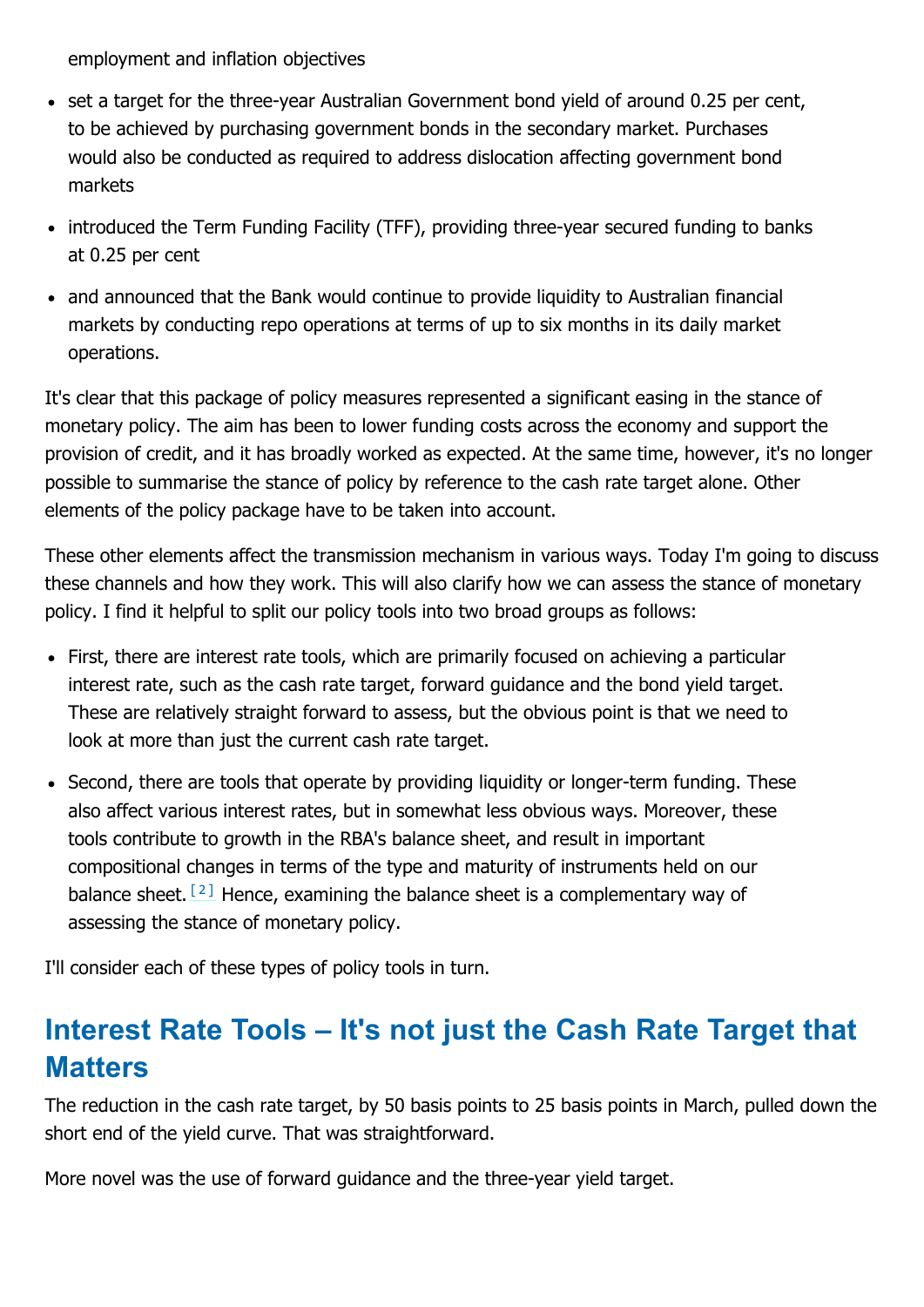The Board wants to see labour market conditions that are consistent with inflation being sustainably in the 2 to 3 per cent target range. And it will not increase the cash rate until actual inflation is sustainably in the target range.  $[3]$  This forward guidance has contributed to interest rates being lower than otherwise, as rates across the economy depend, among other things, on expectations of future cash rates.

This effect is being reinforced by the Bank's three-year yield target. By committing to keep the threeyear Australian Government bond yield at around 0.25 per cent, we have been directly affecting the interest rate at this point on the yield curve.

The effect of the resulting changes in the short end of the yield curve on other financial market rates and prices is standard. Lower risk-free interest rates pull down interest rates for other financial products throughout the economy. In addition, lower returns on Australian dollar assets contribute to a lower exchange rate than otherwise.

Also, the actual cash rate has moved to be below the cash rate target, driven by those parts of the package that are contributing to a rise in liquidity and funding provided to the banks.  $[4]$  I'll turn to each of these elements as I discuss the balance sheet tools we have been using.

## **Balance Sheet Tools**

#### **Liquidity provision**

In March, during the early days of the pandemic and following the sharp rise in financial market volatility, the Reserve Bank increased the supply of liquidity to the banking system via our normal daily open market operations (OMO). The provision of large amounts of short-term liquidity to the banking system is a long-standing tool of central banks used during periods of financial dislocation.

The purchases of government bonds and the take-up of the TFF contributed to a further significant rise in liquidity in the banking system. As expected, the actual cash rate – which is the rate banks charge to lend out funds to other banks overnight – declined below the cash rate target (Graph 1). It settled at around 13 basis points, which is just above the 10 basis points that banks receive on surplus Exchange Settlement (ES) balances in their accounts at the Reserve Bank. The decline in the cash rate to be below the target was a natural consequence of the expansion of the Reserve Bank's balance sheet.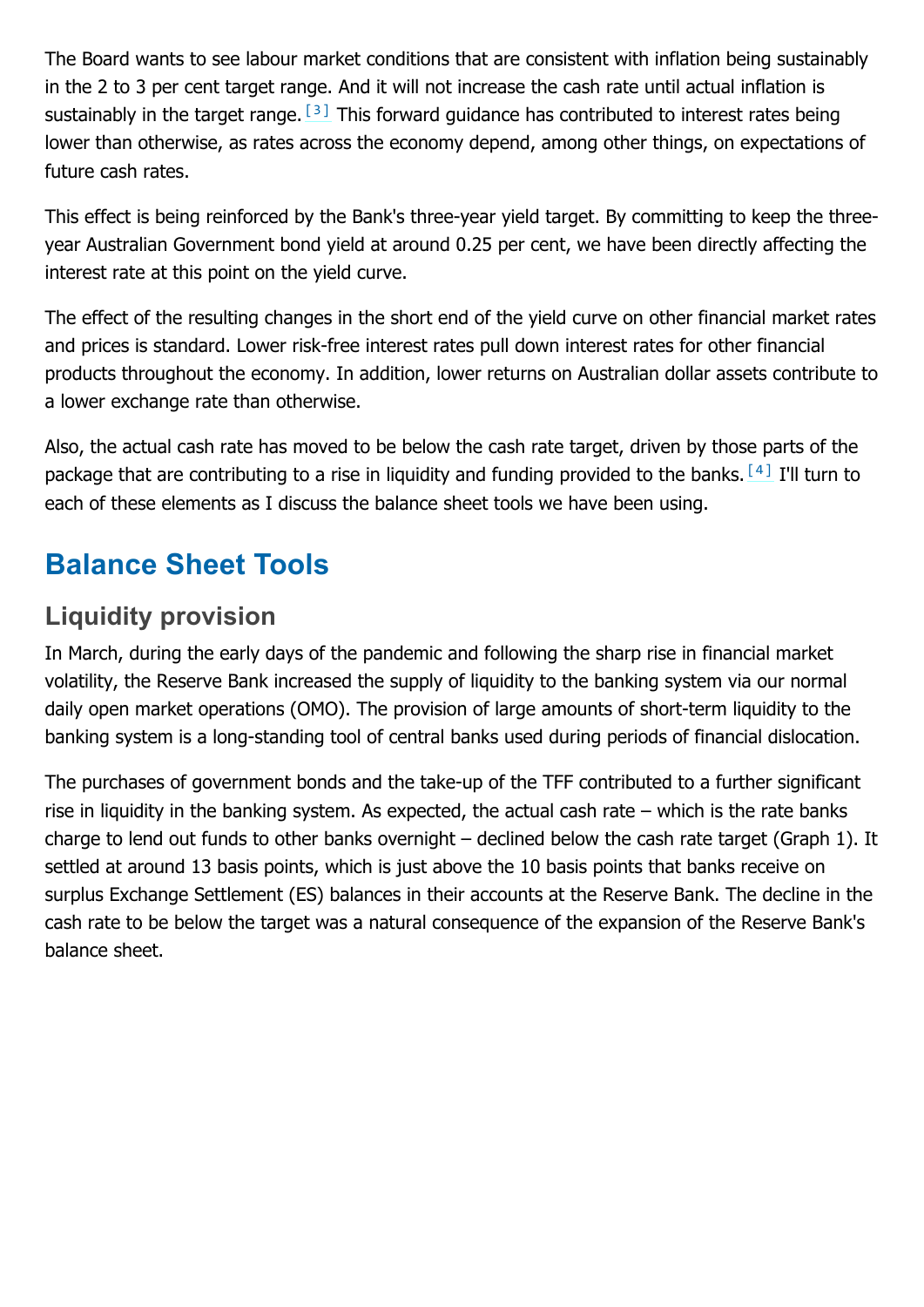

It's worth noting that this need not have been the case. Instead, the Bank could have sterilised the liquidity impact of bond purchases and the TFF by draining surplus ES balances (for example, by using term deposits). But by not sterilising the effect of these policy tools, the Bank has provided more monetary stimulus than otherwise. [5]

This extra liquidity also underpinned lower interest rates in other short-term money markets. This includes the bank bill market, which is a key benchmark affecting banks' funding costs. Because banks are generally flush with cash, they don't need to compete very hard to raise short-term funds. In fact, since mid April banks have been able to borrow funds for terms of three months at or below the (expected) cash rate (Graph 2). This is the lowest spread in at least two decades.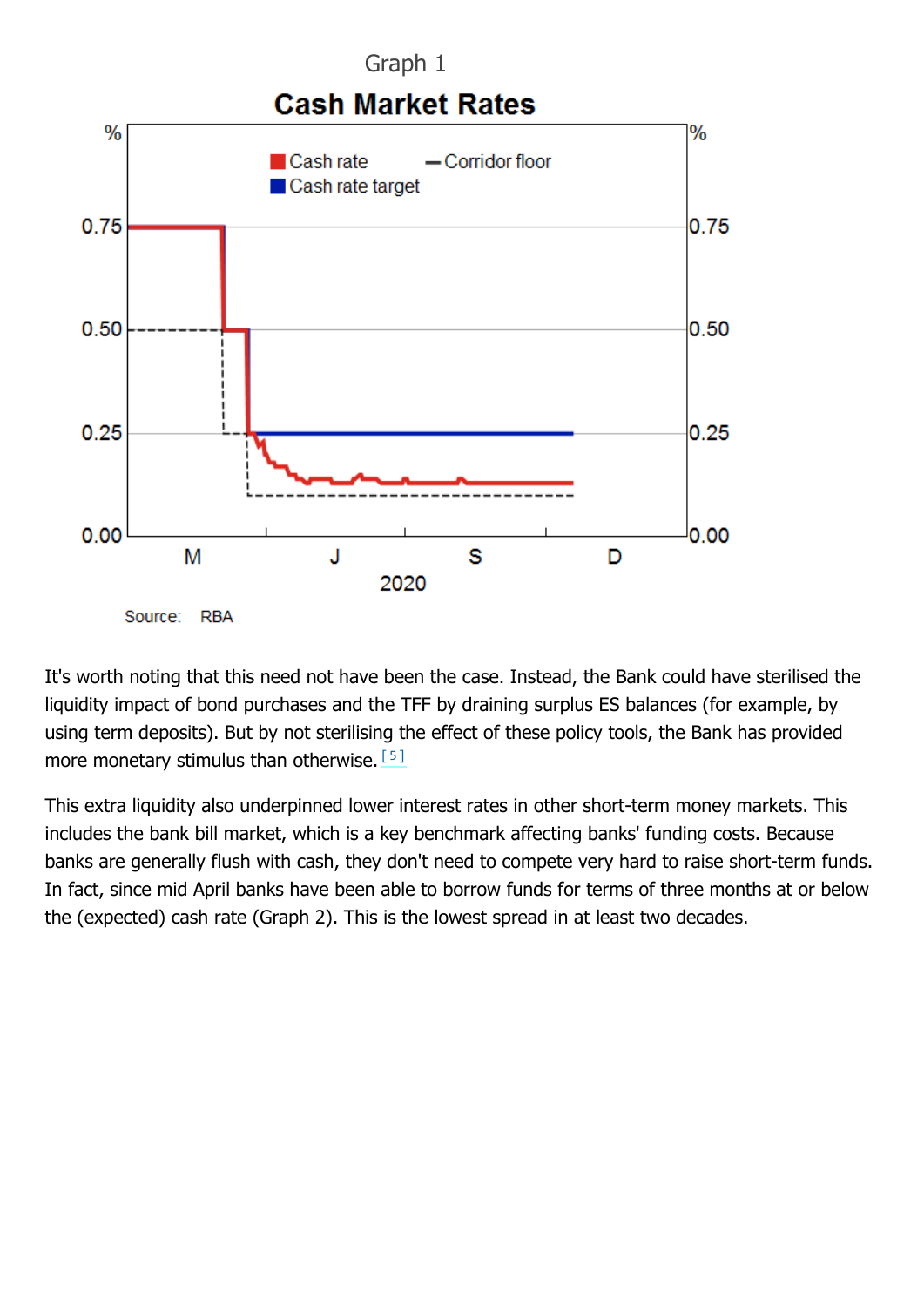

#### **Government bond purchases**

As well as supporting the three-year yield target, bond purchases have added directly to banks' ES balances, and so contributed to low money market rates. This effect will be in play for a while, given that the bonds purchased will contribute to the Reserve Bank balance sheet for some time. So while bond purchases under the Bank's yield target are clearly an interest rate tool, they also share some of the aspects of balance sheet tools.

### **The Term Funding Facility**

The TFF provides low-cost funding to banks for a period of up to three years. Competitive pressures in lending markets mean that reductions in funding costs associated with the TFF have been passed through to business and household borrowers.  $[6]$  But the TFF has lowered a broader range of interest rates in the economy and put more money into the hands of borrowers and investors. To understand how that has occurred it's helpful to consider what the banks could do with money from the TFF. They have three broad options: write new loans to households or businesses; purchase securities such as government or corporate bonds; or replace other forms of funding, such as bank bonds. I'll consider each in turn.

First, banks may choose to use money from the TFF to write new loans to households or businesses (with the latter particularly attractive given that it will contribute to an additional allowance under the TFF). To do so, banks first need to attract new borrowers, so they have an incentive to pass on the lower cost of funding offered by the TFF to those borrowers. This was clearly evident in the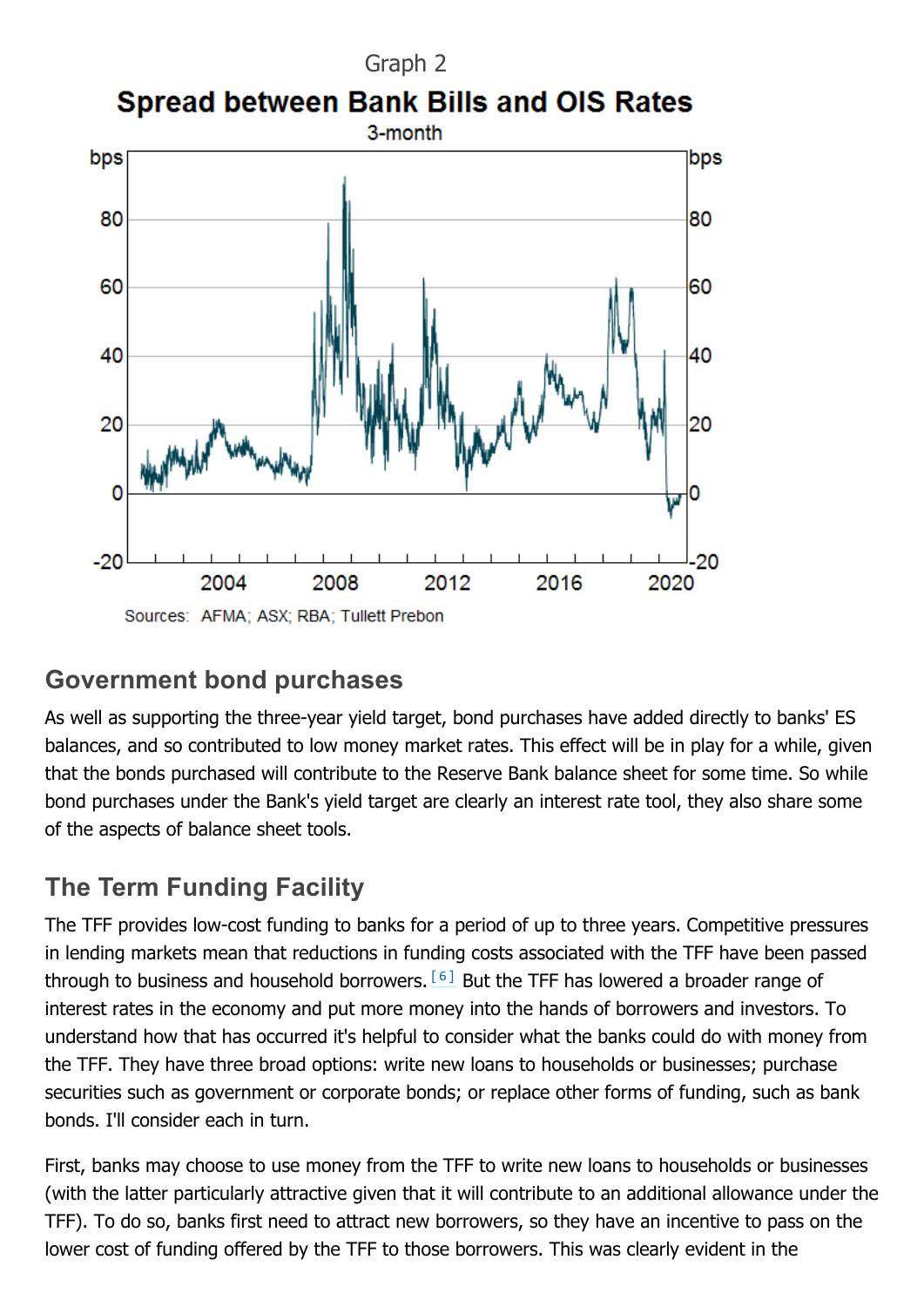mortgage market, where banks have competed for new high-quality borrowers with a reduction in rates, as well as offers of cash back to borrowers for refinancing an existing loan previously held with another lender. Moreover, banks announced sizeable declines in interest rates on fixed rate business and housing loans shortly after our package of measures was announced.

Second, if a bank uses money from the TFF to buy a bond issued by a government or a private business this has a very similar effect, but via capital markets instead of the loan market. The act of bidding for a bond drives its price up and its yield down. Buying the bond also extends a form of credit to the issuer if it is purchased in the primary market. Or, the bank can buy the bond from an existing investor, who is then likely to recycle those funds by buying another asset. Via this chain, the TFF can work to drive down the yields on a range of assets, public and private.

Third, a bank can use money from the TFF to repay their maturing debt. This also has the effect of lowering the yield on Australian dollar assets. For example, in normal circumstances a bank would typically issue a new bond to repay an existing, maturing bond. And investors holding the maturing bank bond would normally use the proceeds to invest in a new bank bond. If, instead, a bank uses money from the TFF to repay that bond, and so does not issue a new one, then investors are left with cash but no new bank bond to buy. So they have to find something else in which to invest.  $[7]$ The resulting adjustments in the market will help to drive up the price and lower the yield on the asset or assets in question.

So in each case, the use of TFF funds results in lower interest rates in the economy. And in the case where the TFF is used to buy a bond or make a loan, it also results in new funding finding its way to a borrower or an investor. That is, there is a quantity effect as well as an interest rate effect, whereby an expansion in the Reserve Bank's balance sheet can lead to additional funding ending up with households, businesses or governments.

### **A Useful Summary Metric: The Balance Sheet**

Pulling this together, it's clear that assessing the stance of monetary policy is very different in a world of unconventional monetary policy. One useful way to deal with the new complexity is to recognise that many of these new tools will lead to changes in the size, composition and maturity of the central bank balance sheet. So balance sheet metrics – which are affected by our efforts to influence a wide range of interest rates in the economy – can provide useful additional insights into the stance of policy.

Most obviously, the provision of liquidity, purchasing of government bonds, and funding provided under the TFF, involve expanding the size of the Reserve Bank's balance sheet (Graph 3). Generally, an increase in balance sheet size under the new policy measures means that the Reserve Bank has acquired an asset from the private sector (for some time), and in so doing provided some form of monetary stimulus. This form of stimulus has clearly been evident through this year. It was also evident during the run-up in the Bank's balance sheet during the global financial crisis (GFC) when the Reserve Bank satisfied the sharp increase in demand for liquidity during that period of extreme uncertainty.<sup>[8]</sup>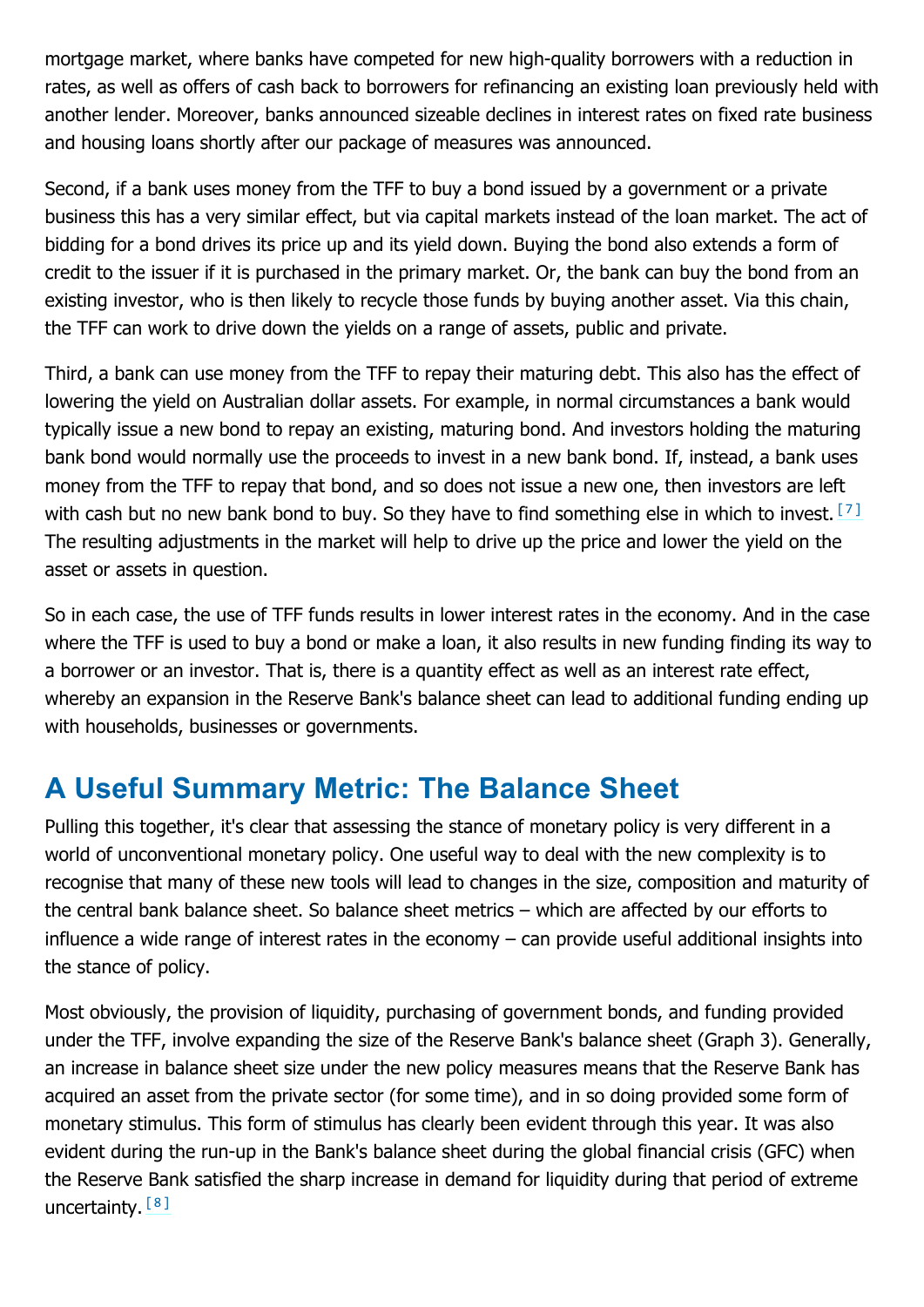

The composition of the balance sheet also reveals how the various monetary policy tools are being used. In the early stages of the pandemic, liquidity was supplied via OMOs and hence the domestic repo market, while the foreign exchange swap book was allowed to run off (Graph 4). There was also a sizeable increase attributable to the Bank's purchases of government bonds.

More recently the TFF has played an increasing role; most of banks' initial allowances were drawn down by the 30 September deadline for that part of the facility. At the same time, short-term repos have been rolling off. This change in the composition of the RBA's balance sheet is clearly evident in the large rise in the average residual maturity of the assets held by the Bank. This is consistent with the need for monetary policy support to be provided for some time given the economic outlook and the prospect of an extended period of high unemployment.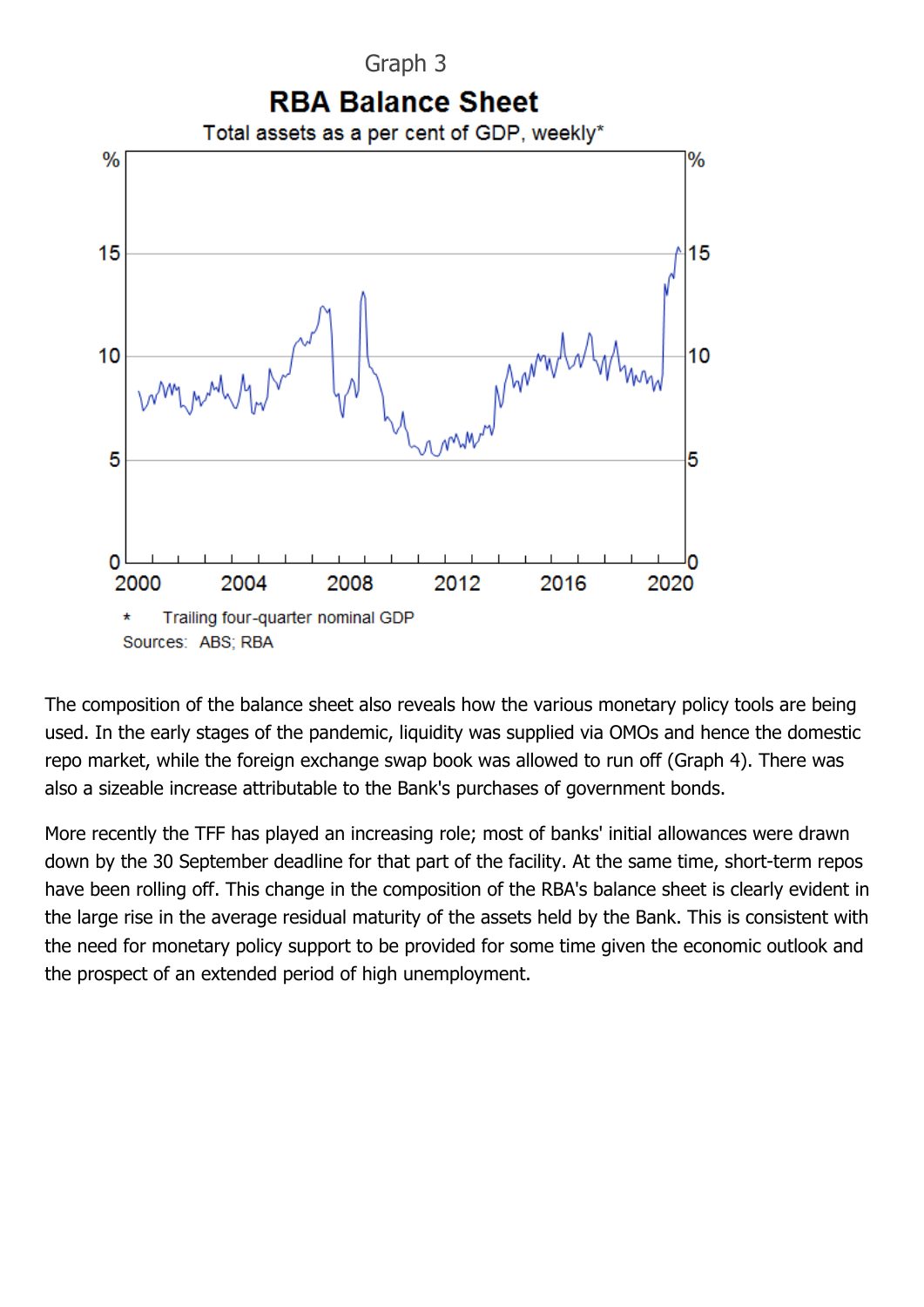

This perspective of balance sheet size and composition is useful for comparing our current suite of policy measures with the stimulus undertaken during the GFC. The reduction in the cash rate target was much larger during the GFC – 400 basis points compared with a reduction of 50 basis points this year. Of course that reflects the fact that more recently the cash rate has been close to its effective lower bound. In both cases, the initial expansion in the balance sheet was in the order of 5 per cent of GDP. But in the current episode, the nature of the expansion has been quite different compared with the GFC. During the GFC the main focus of active balance sheet expansion (which is evident in Graph 4) was on satisfying the precautionary demand for short-term liquidity, while a deprecation in the Australian dollar also boosted the value of the Bank's foreign reserve assets. Satisfying precautionary demand was also important in the early stages of the pandemic, but subsequently the mix of assets shifted to longer-term repos (via the TFF) as well as government bonds. Consequently, the breadth and the durability of the easing in financial conditions associated with these balance sheet tools has been greater now than was the case during the GFC.

### **Conclusion**

The Bank is using a number of monetary policy tools as part of the package of measures adopted to support the economy through the pandemic. This means that the task of assessing the stance of monetary policy is very different and more complex than it used to be. Some of the tools influence interest rates directly in a way that gives us greater control over a wider range of rates than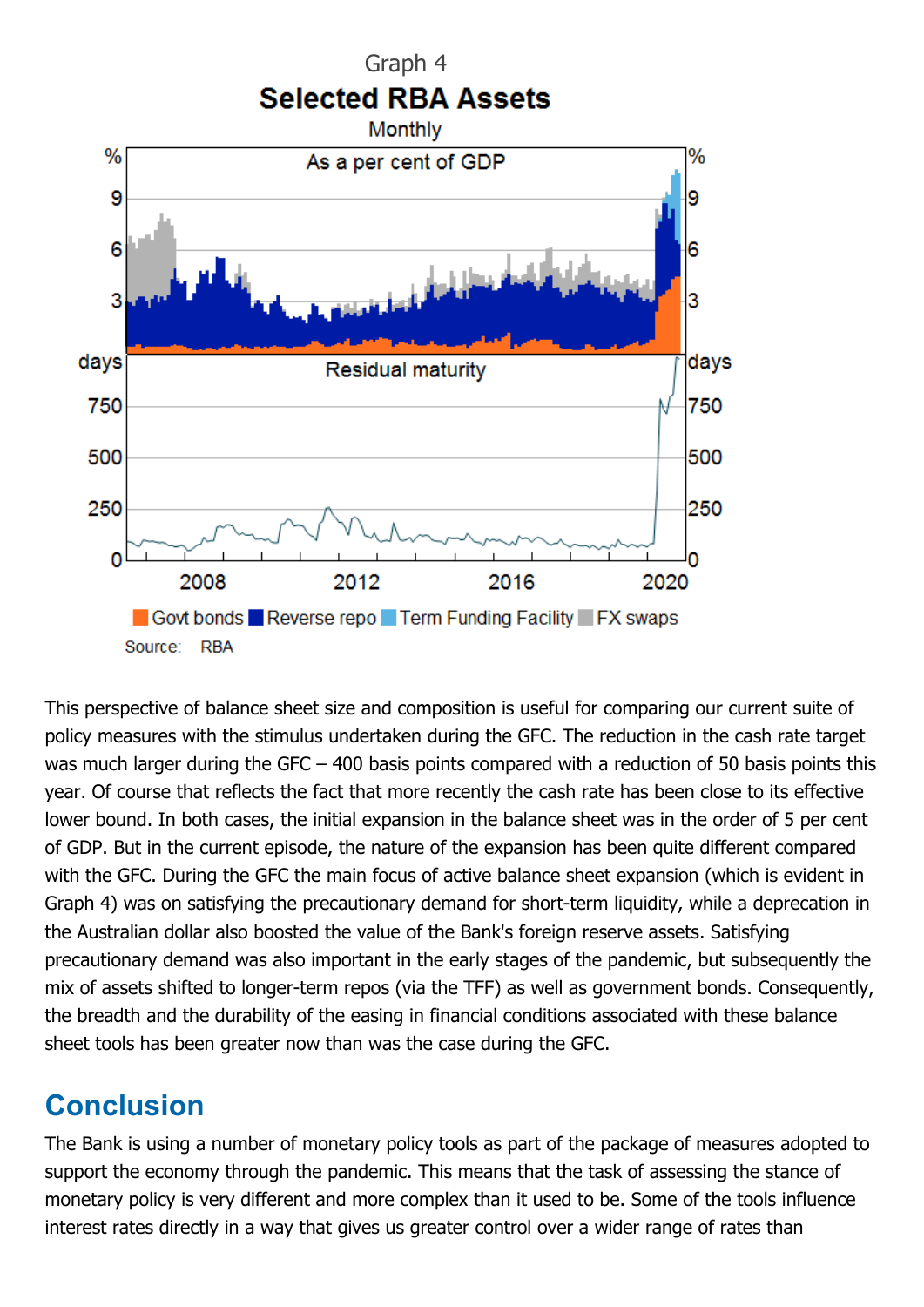previously. In particular, forward guidance and the three-year yield target have supported historically low borrowing rates at this maturity. Other elements of the package affect interest rates indirectly, and are harder to assess. But, the extent of stimulus from these sources can be gauged in the first instance by considering their effect on the RBA balance sheet, hence my use of the term 'balance sheet' tools.

A key example of this has been the TFF, which was recently expanded by \$57 billion to around \$200 billion. We expect that much of this extra funding will be drawn upon in time, for the simple reason that it will be profitable for banks to do so. When this happens a new, long-lived asset will be added to the Reserve Bank's balance sheet. The banks will use the funds to write loans to businesses and households, buy securities, or repay debt, all of which will serve to lower interest rates in the economy and extend funding to the private and indeed the public sector.

#### **Endnotes**

- [\*] I thank Chris Becker and Richard Finlay for invaluable assistance in preparing this material.
- For a more detailed discussion, see Becker C and S Woon (2018), 'A Case Study of Monetary Policy Implementation on 3 August 2016'. Available at https://www.rba.gov.au/education/resources/presentations/. Also see Domestic Markets Department (2019), 'The Framework for Monetary Policy Implementation in Australia', RBA Bulletin, June, viewed 19 October 2020. Available at <https://www.rba.gov.au/publications/bulletin/2019/jun/the-framework-formonetary-policy-implementation-in-australia.html>. [1]
- As I'll make clearer below, the bond yield target is focused on a achieving a particular interest rate but it also has aspects of a balance sheet tool. [2]
- See Lowe P (2020), 'The Recovery from a Very Uneven Recession', Address to Citi's 12th Annual Australia and New Zealand Investment Conference, Online, 15 October. [3]
- For further details see Kent C (2020), 'The Reserve Bank's Operations Liquidity, Market Function and Funding', Address to KangaNews, Online, 27 July. [4]
- While the Bank has not actively sterilised its bond purchases or TFF funding, it allowed its portfolio of short-term foreign exchange swaps, which were previously used for domestic liquidity management purposes, to run off. [5]
- [6] See RBA (2020), Statement on Monetary Policy, August.
- The story is similar for a maturing bank bond that was issued offshore in foreign currency: in this case the Australian bank would have exchanged the foreign currency raised when the bond was issued for AUD in the foreign exchange swap market, with the FX swap transaction unwinding when the bond matures. If the bank bond is not rolled over, the provider of AUD in the FX swap will be left with those AUD at bond maturity, and will need to find a new investment to place the funds into, putting downward pressure on the relevant AUD interest rate. [7]
- Note that part of the sharp increase in assets in late 2008 was due to valuation effects on the Bank's foreign reserve assets associated with the sharp depreciation of the Australian dollar. The more gradual increase in the balance sheet up to 2007 reflected the fact that the Australian government was running successive budget surpluses and the funds resulting from that were held as deposits at the RBA. To sterilise the impact on liquidity the central bank built up its FX swap portfolio given that the government bond market was relatively small and illiquid at that time. The creation of the Future Fund meant that government deposits at the RBA fell sharply in 2007 and the swap book was quickly unwound. The noticeable rise in the Bank's balance sheet in late 2013 was due to the introduction of same-day settlement of direct entry payments, which required the RBA to implement a system of overnight liquidity [8]